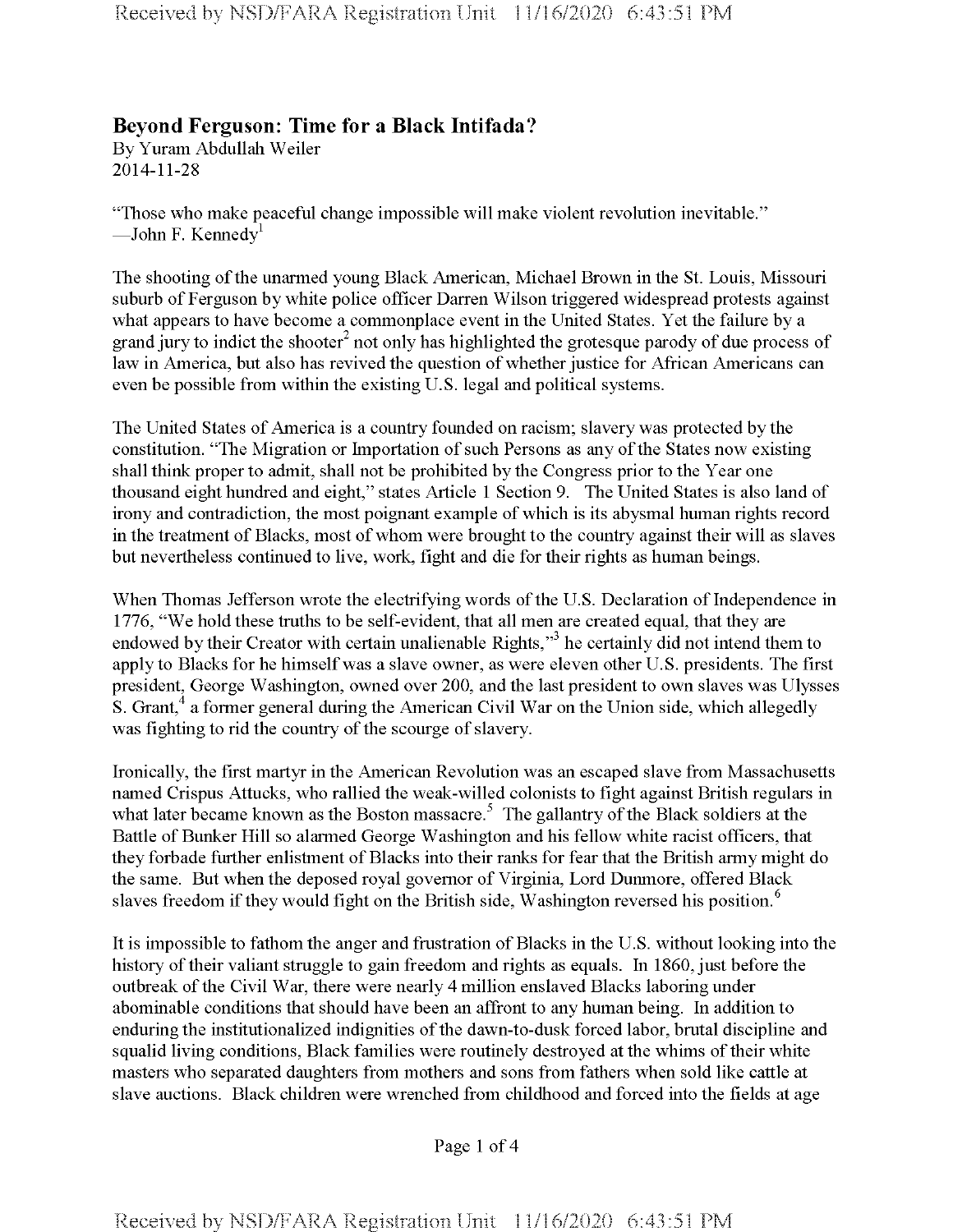six or seven; by ten they were tasked with the labor of an adult. In short, Blacks in America were denied their inalienable human rights and suffered every imaginable indignity.<sup>7</sup>

While U.S. school children are taught that Abraham Lincoln freed the slaves, in truth he manipulated the slavery issue for political advantage. That he was a racist is clear from his initial meetings in 1862 with Black leaders, whom he informed in no uncertain terms that it was their duty to leave America. Proposing the establishment of a Black colony on land in Central America, under white leadership of course, Lincoln said, "You and we are different races. We have between us a broader difference than exists between almost any two other races. ... It is better for us both ... to be separated."<sup>8</sup> As late as April 1865, just before the end of the war, Lincoln was still considering mass deportation of "freed" Blacks, but finally gave up on the idea due to the inadequacy of available means of transport.<sup>9</sup>

The much lauded Emancipation Proclamation signed by Lincoln on January 1, 1863 only freed slaves in those Confederate states that were still in rebellion and not yet occupied by Union troops; the document actually served to continue the enslavement of over 500,000, far more than it ever freed. Whether intended by Lincoln or not, some 100,000 ofthe Blacks freed by the proclamation joined the Union army to fight against the Confederacy and its institutionalized slavery, but even as Union soldiers, the Blacks were insulted with monthly pay of seven dollars, barely more than half the thirteen dollars paid monthly to the white Union troops.<sup>10</sup>

After the Civil War, the U.S. Congress passed three constitutional amendments that were intended to establish the rights of the newly created Black citizens and punish the rebellious Confederates: the Thirteenth Amendment abolished slavery, the Fourteenth established a modicum of civil rights and the Fifteenth prohibited denial of voting rights on account of race. While giving the appearance of progress, in practice the amendments served as legal cover for white racist legislators, who reinforced segregation and discrimination against Blacks under the so-called Jim Crow laws.<sup>11</sup>

For its part, the U.S. Supreme Court rejected every opportunity to rule against the legalized disenfranchisement of Blacks. In a famous case in 1896, Plessy v. Ferguson, the Supreme Court upheld the constitutionality of an 1890 Louisiana law that required railway companies to provide "equal but separate accommodations for the white and colored races." In delivering the majority opinion, Justice Henry Billings Brown wrote regarding the law, "That it does not conflict with the Thirteenth Amendment, which abolished slavery and involuntary servitude, except as a punishment for crime, is too clear for argument." $12$ 

In another case, Berea College v. Kentucky in 1908, the Supreme Court ruled that a 1904 Kentucky law prohibiting a person or corporation from holding racially mixed classes was not unconstitutional. Moreover, Justice David Josiah Brewer in the majority opinion, with Justice Oliver Wendell Holmes concurring, wrote that "when a state court decides a case upon two grounds, one federal and the other nonfederal, this Court will not disturb the judgment ifthe nonfederal ground, fairly construed, sustains the decision." This effectively condoned bigoted state laws, as Justice John Marshall Harlan pointed out in his dissent, since "a state may make it a crime for white and colored persons to frequent the same marketplaces at the same time."<sup>13</sup>

Page 2 of 4

Received by NSD/FARA Registration Unit 11/16/2020 6:43:51 PM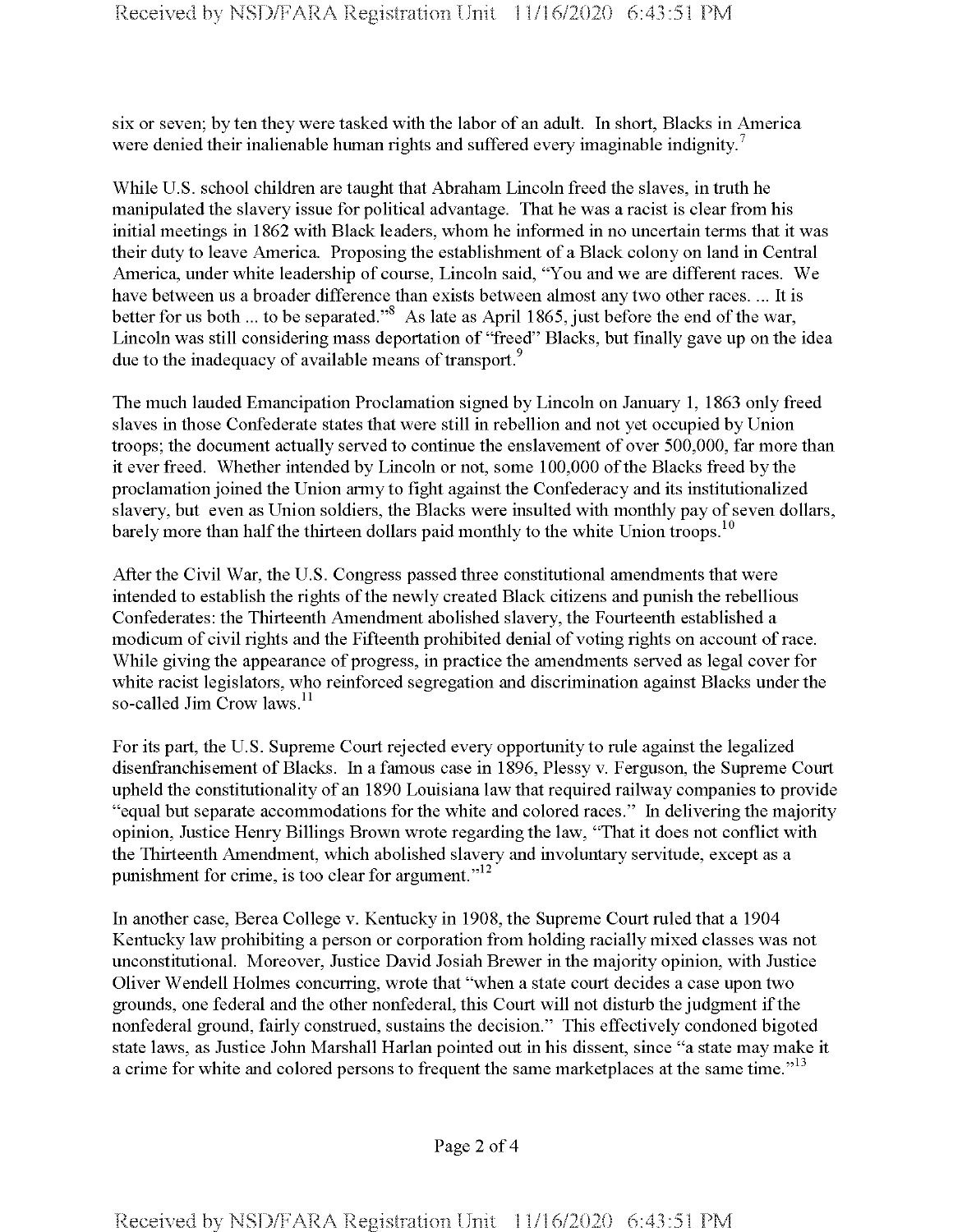By 1906, Black resistance groups had formed due to the intolerable conditions, which were rapidly becoming enshrined in the U.S. with the Jim Crow laws. One resistance group formed by activist scholar W.E.B. Du Bois, the Niagara militants, demanded an end to segregation and discrimination. "We want the laws enforced against rich as well as poor; against capitalists as well as laborers; against white as well as Black," they insisted, demanding also enforcement of the previously mentioned constitutional amendments. Their reasonable demands, which stand unfulfilled to this day, were met by angry white mobs that carried out massacres in Atlanta, Georgia and Springfield, Illinois, Abraham Lincoln's birthplace.<sup>14</sup>

With homeland hysteria running rampant among white Americans while Black Americans fought overseas under French command, race riots broke out in East St. Louis, not far from Ferguson where Michael Brown was slain. On July 2, 1917, white racists angered by the employment of Blacks, killed up to two hundred people and drove six thousand from their homes. Lynchings and other sadistic acts of barbarism against Blacks became all too common.<sup>15</sup> By the end of World War One, contrary to President Wilson's eloquent rhetoric, not only was America not safe for democracy, it was downright lethal for Blacks demanding their rights.

By the time of the Great Depression, conditions for Blacks had deteriorated even further: one third of Blacks were unemployed, two thirds of the Blacks in Atlanta were on relief and ten cents an hour was the going labor rate for Black men.<sup>16</sup> Not surprisingly, Black separatist movements, such as Oscar C. Brown's 49<sup>th</sup> State movement and Elijah Muhammad's Nation of Islam, began to grow as did the idea of not finding a solution to the dilemma within the white American political structure. Even scholars like W.E.B. Du Bois began considering the idea of Black separation as the antidote for the unending racial oppression by whites.<sup>17</sup>

As another world war pressured the U.S. government to ban discrimination in the armaments industry, once again white mobs rioted in several cities in 1943. When World War Two ended without significant social progress, Blacks took their case to the newly formed United Nations in 1947. While the move pushed President Truman to name a civil rights committee, no tangible improvement in the lives of African Americans resulted.<sup>18</sup> However in 1954 when the Supreme Court ruled "separate but equal" education was unconstitutional in the landmark case Brown v. Board of Education, hopes rose that conditions might improve for Blacks in America.<sup>19</sup>

Throughout the following decade, great leaders like Dr. Martin Luther King, Malcom X, Medgar Evers, Ralph Abernathy and Stokely Carmichael inspired Blacks to join in dissent against American apartheid policies that defied change. Protesting segregation in restaurants, schools and public transit systems by sit-ins, demonstrators risked attack by white racists and police armed with tear gas, clubs, whips and cattle prods.<sup>20</sup> Many, including Dr. King, Malcom X and Medgar Evers, were killed, but their efforts culminated in the passage of the Civil Rights Act of 1964, which outlawed certain discriminatory practices in voting registration, public accommodations, public schools and employment.<sup>21</sup> This marked the first time since the Civil War that the U.S. Congress passed a major law to protect minority rights, but not before West Virginia Senator and former Ku Klux Klan member Robert Byrd spoke for 14 hours straight, the final speech in a 75-day filibuster by racist senators who were determined to block its passage.<sup>22</sup>

Page 3 of 4